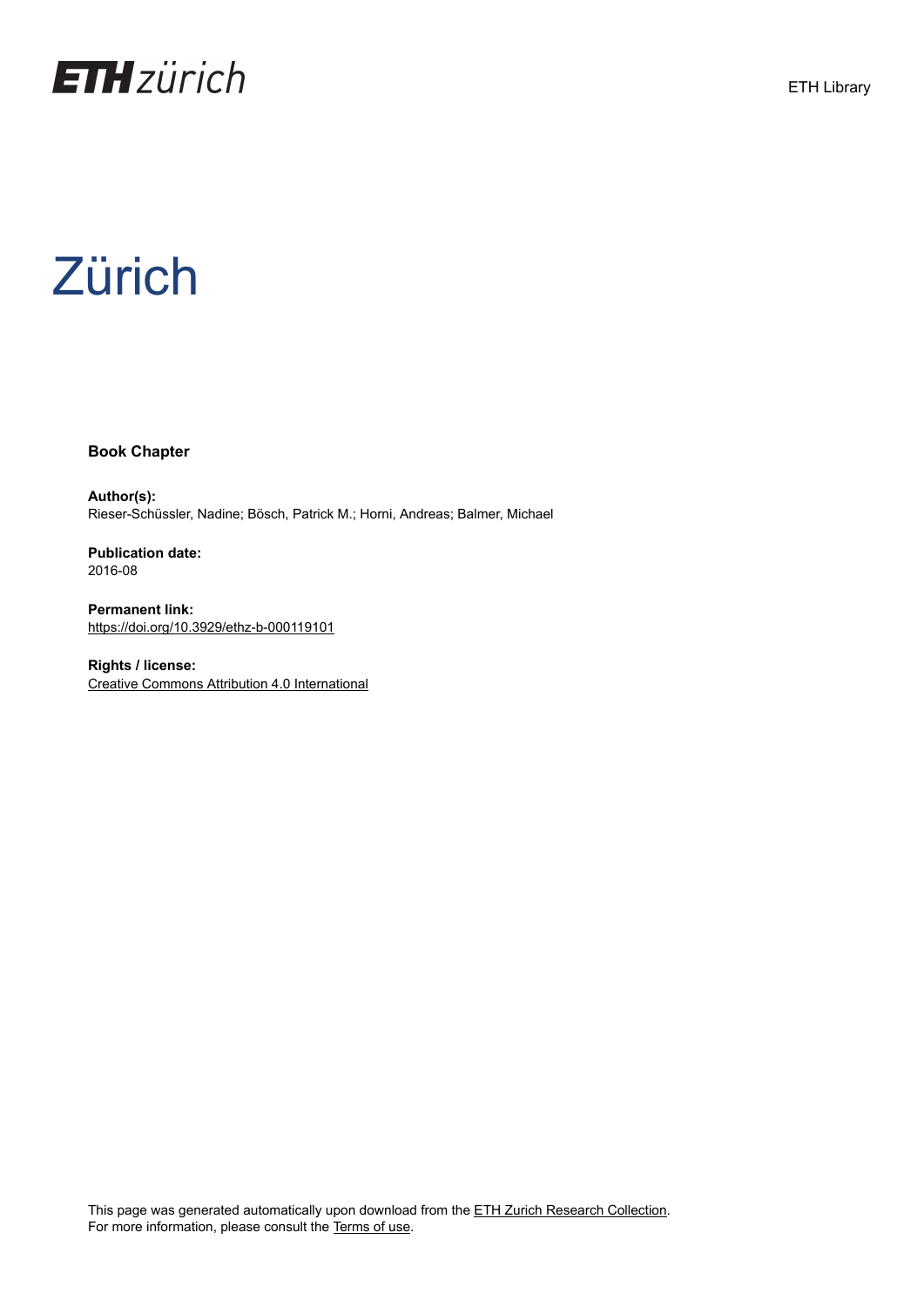### CHAPTER 56

## $Z$ **iirich**

## Nadine Rieser-Schüssler, Patrick M. Bösch, Andreas Horni and Michael Balmer

The MATSim team frequently uses the Zürich scenario, based on the Switzerland scenario described above. The Zürich scenario, however, is more detailed; it was enhanced by data available only for the smaller region; e.g., traffic light data or freight demand data was only included for Zürich city and the canton. It is under continuous development, calibration and validation and has been applied in numerous projects, serving as a real-world research example.

Horni et al. (2011b) provide a technical overview of the first scenario branch; Balmer et al. (2009a) describe its generation for the "Westumfahrung" project.

The study area was delineated by a circle, with a 30 kilometer radius around Bellevue, a central and prominent Zürich location. This delineation led to two versions, the Zürich diluted scenario and the Zürich cut scenario. For the first, all agents crossing the study area during the simulated day were considered (Figure 56.1), resulting in almost two million agents. For the second, only agents remaining in this area the whole day were modeled. The Zürich cut scenario was employed as an experiment in Hackney (2009), but using the Zürich diluted scenario for production runs is preferable.

Demand was taken directly from the Swiss model; freight traffic was added to the Zürich scenario, as follows. Canton Zürich raw freight traffic data was taken from the KVMZH (Kantonales Verkehrsmodell Zürich), provided by Amt für Verkehr, Volkswirtschaftsdirektion Kanton Zürich (2011) and documented by Gottardi and Bürgler (1999). Zonal level matrices were disaggregated to single MATSim plans (Shah, 2010). Matrices for small delivery and heavy trucks were combined into one activity called freight. An additional 180 000 agents were generated for the Zürich region.

For the diluted Zürich scenario, all Swiss facilities, as described above, were used as activity locations and the networks were not thinned out. For public transport simulation, network and transport schedules were derived from the KVMZH. Walk and bike modes were "teleported".

Calibration was mainly done for modal split and distance distributions and utility function values set accordingly.

#### **How to cite this book chapter:**

Rieser-Schüssler, N, Bösch, P M, Horni, A and Balmer, M. 2016. Zürich. In: Horni, A, Nagel, K and Axhausen, K W. (eds.) The Multi-Agent Transport Simulation MATSim, Pp. 375–378. London: Ubiquity Press. DOI: http://dx.doi.org/10.5334/baw.56. License: CC-BY 4.0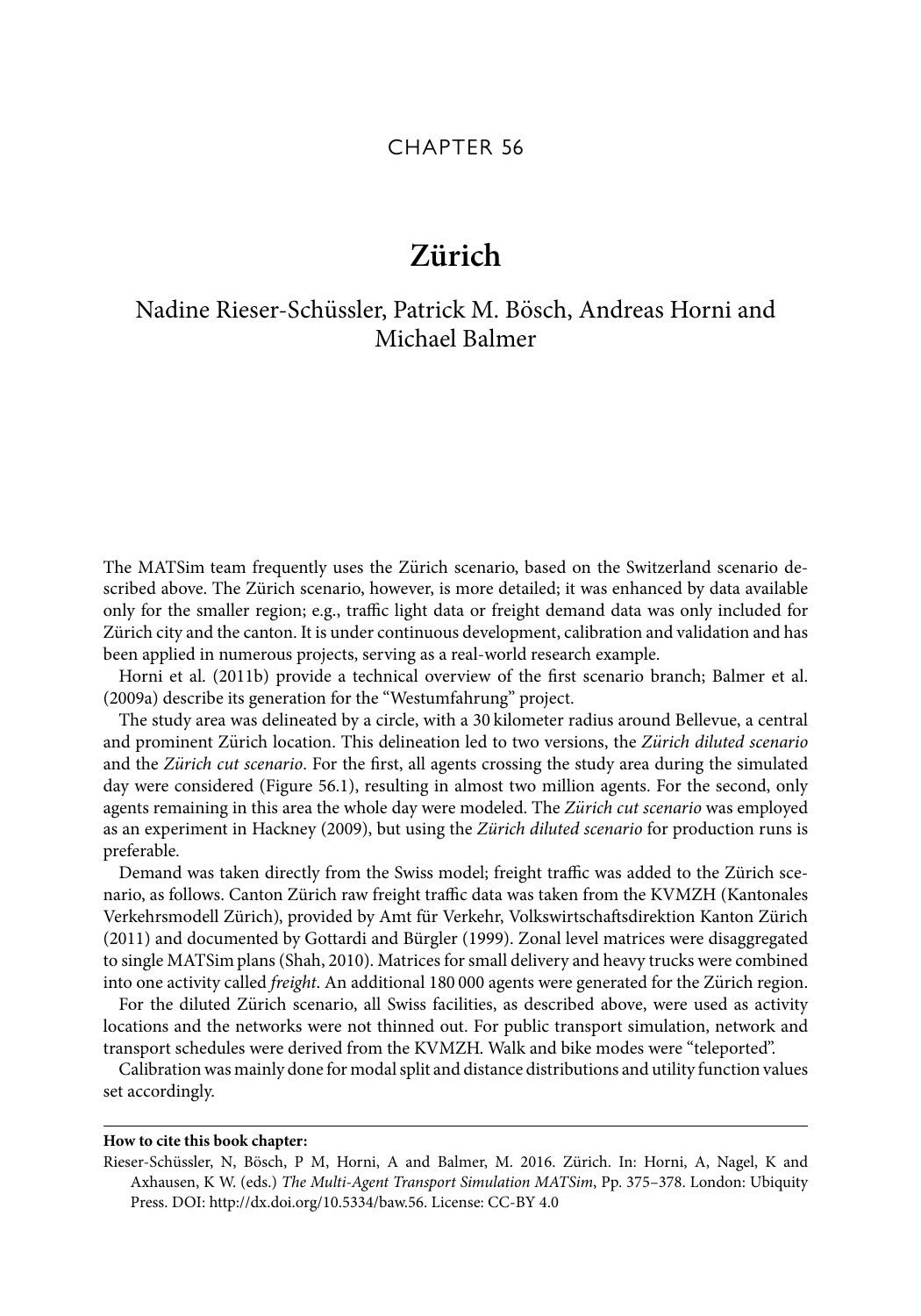

**Figure 56.1:** The diluted Zürich scenario

For validation, count data on city level, cantonal level and national level (ASTRA, 2006) were available from various sources, resulting in 123 links measured for the Zürich inner city, delineated by a 12 kilometer radius around Bellevue. The reduced count analysis radius was applied to reduce boundary effects resulting from demand reduction outside the 30 kilometer radius study area. An average working day (Monday to Thursday, excluding public holidays) was used for comparison in current scenarios.

Some traffic signal data was available for Zürich city (Stadt Zürich, Dienstabteilung Verkehr, 2008); this was integrated for the Westumfahrung project.

#### **56.1** Studies Based on the Zürich Scenario

Besides its widespread use for the development of new MATSim functionality—e.g., the contributions for destination innovation (Chapter 27), joint decisions (Chapter 28), parking (Chapter 13), or electric vehicles (Chapter 14)—the Zurich scenario has also been used in policy studies. The most prominent one was the study Westumfahrung (Balmer et al., 2009a), where MATSim was used to estimate the effects of opening a new motorway section and different accompanying measures. In addition to classic evaluations such as link volumes and spider analyzes, the project focused on estimating who the winners and losers of the Westumfahrung were and where they lived. Other policy studies looked at the potential for Park & Ride, organized as well as informal ride sharing, the effects of a substantially improved public transport offer, and the influence of road capacity changes on transport behavior.

A more recent example for a study based on the Zürich scenario is described by Heyndrickx et al. (2016); Boesch et al. (2014); Heyndrickx et al. (2014); Pilli-Sihvola et al. (forthcoming); Boesch and Ciari (2014); Boesch (2014). It was conducted as a part of the EU project ToPDAd (Tool supported Policy Development for regional Adaptation). ToPDAd tried to find the best strategies for decision makers to adapt to the expected short and long term effects of climate change. The international